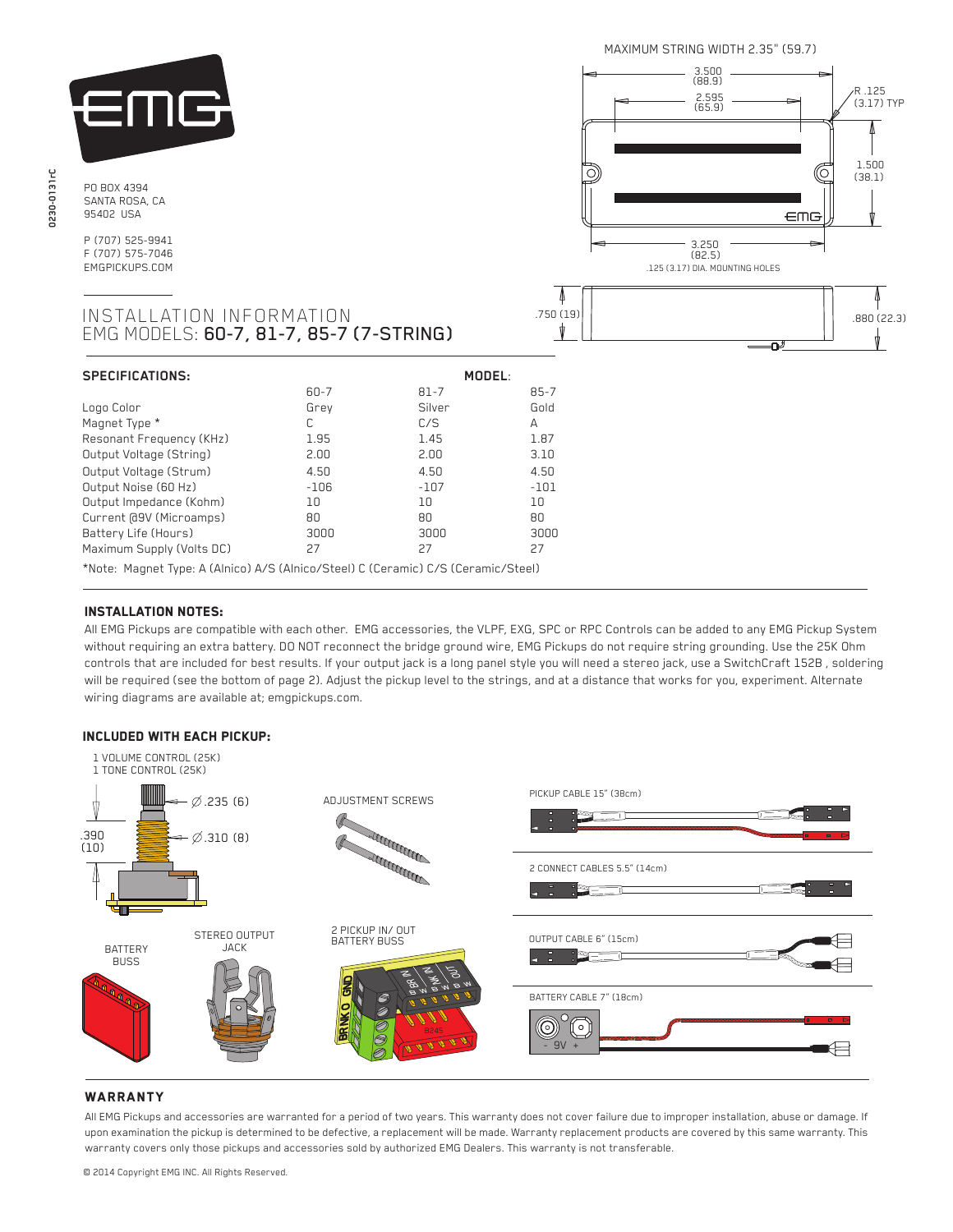#### **General Notes: Installation Instructions:**

Every attempt has been made to make this a solderless installation.

There are some instances where this is not possible;

- 1) If your instrument uses the long panel output jack and you had passive pickups you will need a new stereo output jack, the Switchcraft 152B is recommended. Soldering to the new jack will be required, see diagram #4 below.
- 2) Some instruments may already have a battery holder installed and in that case soldering may be required to the battery buss, see diagram #5 below.
- 3) Instruments with two pickups may need soldering to the selection switch in some installations.

If you are installing only one pickup use the instructions on this page. If you are installing two pickups go to page 3 and begin there.

## **Installation (One Pickup Guitars):**

1) Plug the pickup cable onto the EMG Pickup header as shown in diagram #1 and route the cable to the control cavity. If the cable is too long, wind up the excess and keep it under the pickup if possible.

#### **Master Volume control only**

2) Refer to diagram #2. Plug both the Pickup cable and the output cable onto the Volume control as shown, then go to step 4.

#### **Master Volume and Tone control**

- 3) Refer to diagram #3. Plug the Pickup cable onto the Volume control as shown. Plug a coax cable from the Volume control to the Tone control. Plug the output cable onto the tone control as shown.
- 4) Connect the wires of the output cable to the output jack by pushing the connectors on as shown. WHITE wire to the TIP (T) contact, BLACK wire to the SLEEVE (S) contact BLACK Battery Negative wire to the RING (R) contact.
- 5) Using the battery buss, insert the RED wire of the pickup, and the battery RED wire. Extra pins can be used for EMG Accessories.
- 6) Put the battery in the insulating foam piece provided and place it securely in the control cavity. We suggest that you plug in the instrument and test it before closing the control cavity.

RED RED  $\circledcirc$  $^{\circ}$ n  $-9V +$ **Diagram #3** One Pickup MASTER One Volume VOLUME One Tone VOLUME  $\overline{\phantom{a}}$ 

**Diagram #2** One Pickup One Volume

FROM PICKUP

FROM PICKUP

## **Diagram #4**

#### **Soldering to the 152B Panel Jack:**

If your instrument has a long Panel Jack like the one below you will have to solder the output cable as shown. Ground (Black) to the sleeve Signal (White) to the Tip Battery Negative (Black) to the Ring



### **Diagram #5**

#### **Soldering to the battery buss:**

If your instrument has an older EMG Pickup you can solder the pickup RED wire to the buss. Simply use some needle nose pliers, pull out the V+ header and solder the RED Wire from the pickup(s) to any of the pins and then re-insert the header into the housing.

**HJDZTS** 

OUTPUT CABLE

**BATTER** BUSS<sup></sup>

OUTPUT CABLE

MASTER TONE

T

T

R

S

**BATTERY** NEG (-)

R

S

BATTERY NEG (-)

**BATTER** BUSS



Solder the RED wire from the Battery Holder and/or pickups and re-insert the Header into the insulation cover



RED RED

#### **Diagram #1** Insert the plug onto the 3 pin header of the pickup as shown above. Note the orientation arrow.

VOLUME

MASTER VOLUME

 $-9V +$ 

 $\circledcirc$ 0

<u>P12</u>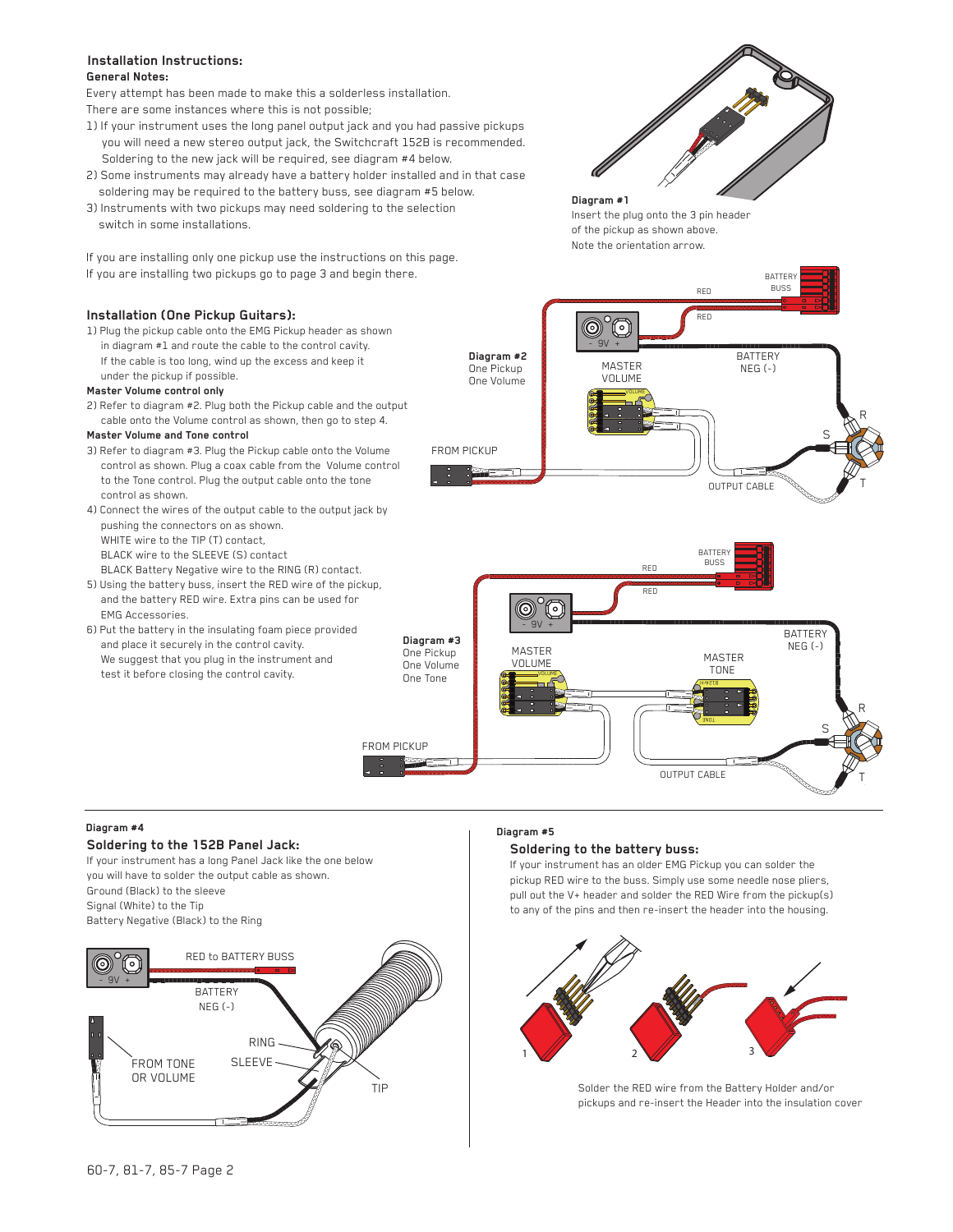#### **Installation Instructions:**

#### **Two Pickup Guitars with Selection switch:**

Guitars with two pickups and a selection switch will use the EMG B245 Pickup Buss. The Pickup Buss is a convenient way to wire your guitar without soldering. There is a separate sheet attached to these instructions that describes the Pickup Buss in detail.

In all installations it's best to find a place to mount the Pickup Buss in the control cavity before starting. Then, after the cables are routed use the velcro to mount it securely.

#### **2 Pickups / Toggle Select Switch / Master Volume and Tone**

- 1) Install the Pickups and route the Pickup cables to the control cavity. If the cables are too long, wind up the excess and keep it under the pickup.
- 2) Mount the Volume and Tone controls into the body.
- Plug both Pickup cables onto the Pickup Buss (BLACK Shroud) as shown, Refer to diagram #6a
- Bridge Pickup to position 1
- Neck Pickup to position 2.
- 3) Plug a coax cable from the Pickup Buss (position 3) to the Master Volume control as shown in diagram #6b.
- 4) Plug a coax cable from the Master Volume to the Master Tone as shown.
- 5) Strip the insulation from the switch wires and Insert them into the GREEN Terminal Block and tighten the screws with a small screwdriver.
- The Bridge pickup goes to the BR Terminal
- The Neck pickup goes to the NK Terminal
- The Output of the switch goes to the O Terminal
- If there is a ground wire coming from the switch, insert it into one of the black terminals on the terminal block.
- 6) Plug the output cable onto the Master Tone control and connect the output wires to the output jack by pushing the connectors on as shown. WHITE wire onto the TIP (T) contact,
- BLACK wire onto the SLEEVE (S) contact
- BLACK Battery Negative wire onto the RING (R) contact.

#### **Diagram #6b**

\*\*\*\*Tips and Tricks\*\*\*\* Start your installation by: 1) Determine which type output jack your instrument has.

- A Stereo 12B type is Included, but if you have a long panel a SwitchCraft 152B Long Panel Jack will be required.
- 2) Remove the strings, remove any existing Pickups and contro (remember the order and function of each control)
- 3) Determine a good spot for the Pickup Buss and make sure the
- cable or wires from the selection switch will reach the Pickup Bus
- 4) Install the EMG Volume and Tone Controls and tighten them in. 5) Then install the pickups keeping any excess cable under the pickup
- rather than in the control cavity.

6) IMPORTANT: EMG Active pickups do not require a string ground wire! DO NOT Reconnect the string ground, it is unnecessary.

7) Plug the RED Wires of the pickups onto the V+ Supply Buss (RED Shroud) along with the RED of the battery clip.

Extra pins on the V+ Supply Buss are for EMG Accessories.

- 8) Put the battery in the insulating foam piece provided and place it securely in the control cavity. We suggest that you plug in the instrument and test it before closing the
- BRIDGE PICKUP INPUT control cavity.





#### **2 Pickups / Toggle Select Switch / 2 Volumes and Master Tone** Refer to Diagram #7 (Next Page)

- 
- 1) Install the Pickups and route the Pickup cables to the control cavity. If the cables are too long, wind up the excess and keep it under the pickup.
- 2) Mount the Volume and Tone controls into the body. Plug both pickup cables onto the Volume controls as shown. Plug a coax cable from the Bridge Volume control to the Pickup Buss (Position 1) Plug a coax cable from the Neck Volume control to the Pickup Buss (Position 2)
- 3) Plug a coax cable from the Pickup Buss (position 3) to the Master Tone control as shown.
- 4) Strip the insulation from the switch wires and Insert them into the GREEN Terminal Block and tighten the screws with a small screwdriver.
	- The Bridge pickup goes to the BR Terminal
	- The Neck Pickup goes to the NK Terminal
	- The Output of the switch goes to the O Terminal
	- If there is a ground wire coming from the switch, insert it into one of the black terminals on the terminal block.
- 5) Plug the output cable onto the Tone control and connect the wires to the output jack by pushing the connectors on as shown.
- WHITE wire onto the TIP (T) contact,
- BLACK wire onto the SLEEVE (S) contact
- BLACK Battery Negative wire onto the RING (R) contact.
- 6) Plug the RED Wires of the pickups onto the V+ Supply Buss (RED Shroud) along with the RED of the battery clip. Extra pins are for EMG Accessories. 7) Put the battery in the insulating foam provided and place it securely in the
- control cavity. We suggest that you plug in the instrument and test it before closing the
- control cavity.